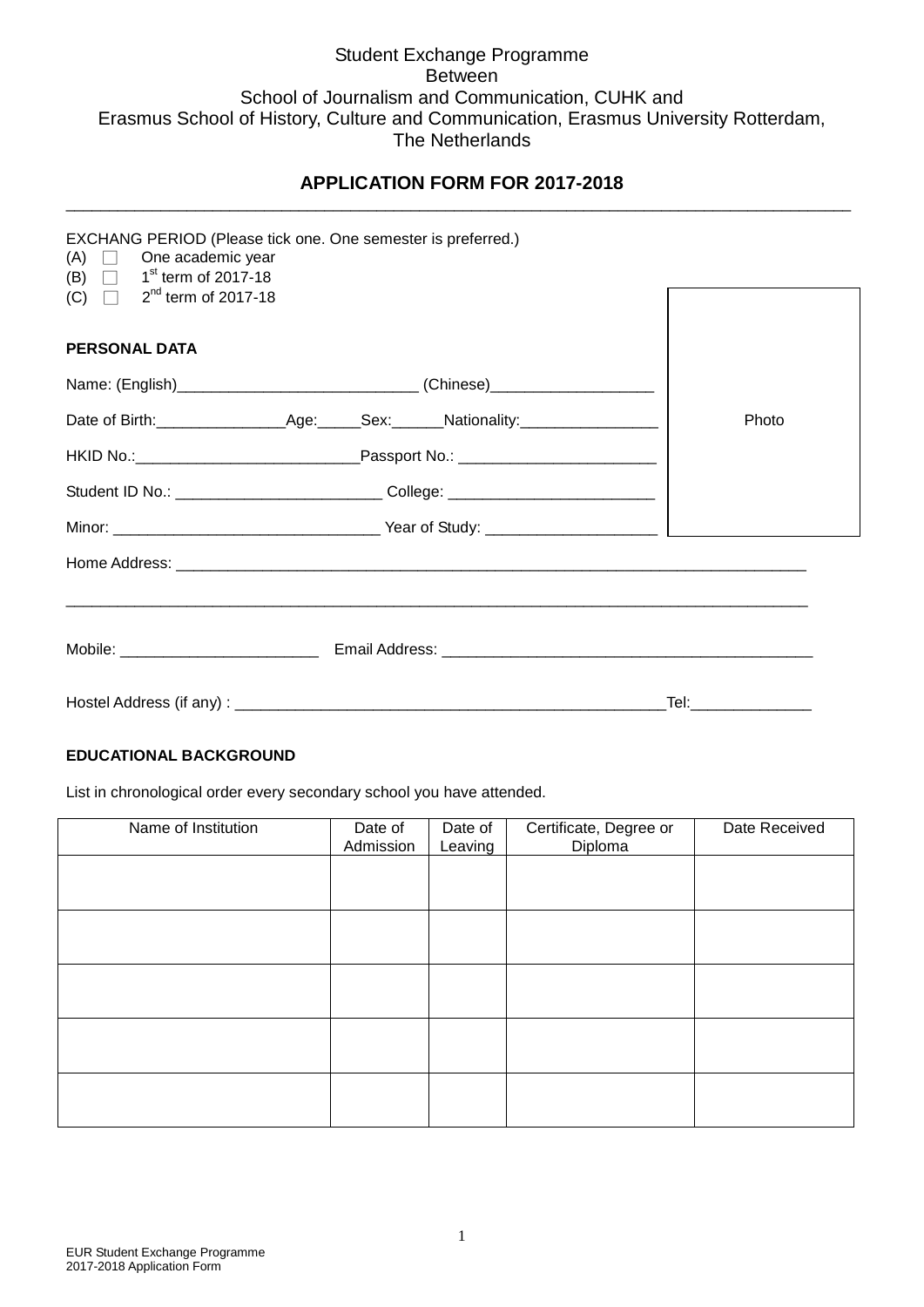# **ACADEMIC PERFORMANCE**

HKDSE/HKCEE Results

| Subject | Grade | Year Obtained |
|---------|-------|---------------|
|         |       |               |
|         |       |               |
|         |       |               |
|         |       |               |
|         |       |               |
|         |       |               |
|         |       |               |
|         |       |               |
|         |       |               |
|         |       |               |
|         |       |               |

# Other International Examinations/ H.K. Advanced Level Examination Results (if any)

| Subject | A-Level | AS-Level | Year Obtained |
|---------|---------|----------|---------------|
|         |         |          |               |
|         |         |          |               |
|         |         |          |               |
|         |         |          |               |
|         |         |          |               |
|         |         |          |               |

Grade Point Average (GPA) for Undergraduate Study

| Year 1: First Term ________________  | Second Term <u>______________</u> |
|--------------------------------------|-----------------------------------|
| Year 2: First Term _________________ | Second Term <u>______________</u> |
| Year 3: First Term________________   | Second Term <u>______________</u> |
| Cumulative GPA:                      |                                   |

EUR Student Exchange Programme 2017-2018 Application Form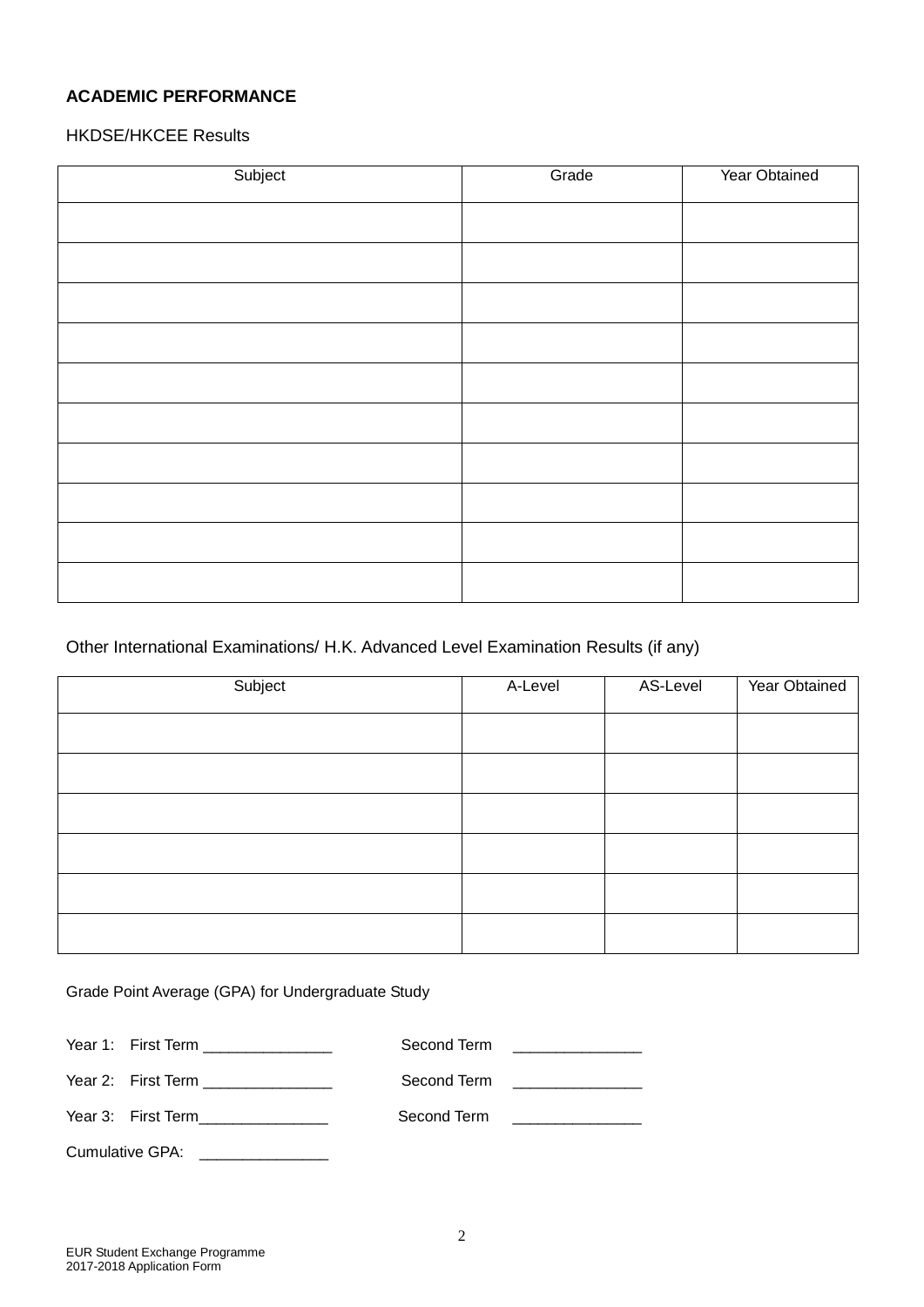## **HONOURS & PRIZES**

List academic awards (including prizes and scholarships) obtained in secondary schools and the University.

| Name of Award | Year Obtained |
|---------------|---------------|
|               |               |
|               |               |
|               |               |
|               |               |
|               |               |
|               |               |

# **EXTRA-CURRICULAR ACTIVITIES**

List significant activities in which you have participated in the past three years.

| Organizations / Programmes / Activities | Positions Held | Date |
|-----------------------------------------|----------------|------|
|                                         |                |      |
|                                         |                |      |
|                                         |                |      |
|                                         |                |      |
|                                         |                |      |
|                                         |                |      |